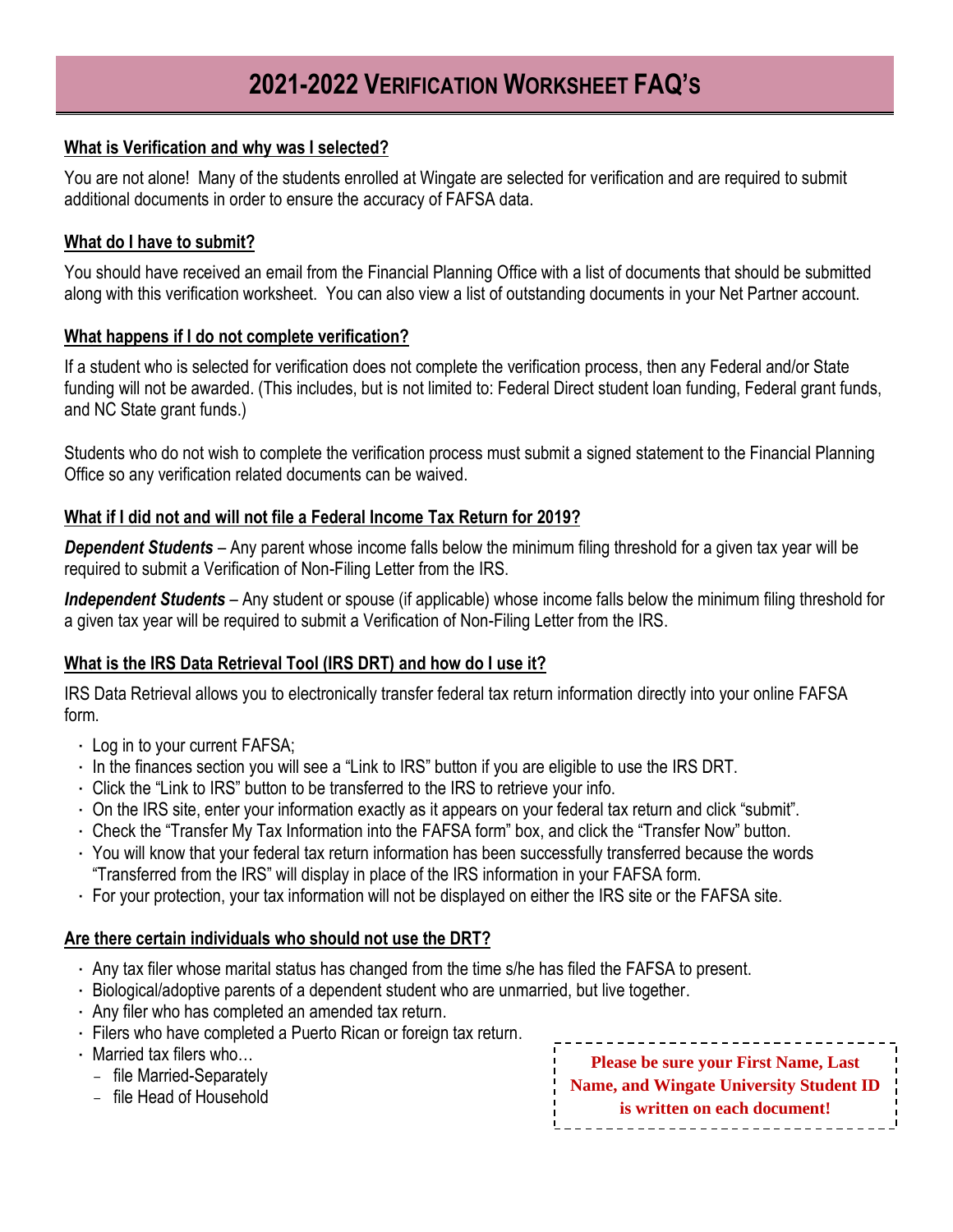# **VERIFICATION FAQ'S CONTINUED**

### **What should I submit if I have been asked to provide a copy of my Tax Return Transcript or Federal Tax Return?**

You should provide a copy of either the 2019 IRS Tax Return Transcript or your *signed* 2019 Federal Tax Return. If you elect to submit your Federal Tax Return, you will need to submit all applicable schedules. Applicable schedules include Schedule 1, Schedule 2 and/or Schedule 3. Please be sure to submit all schedules that contain data to our office for review.

You can request a 2019 IRS Tax Return Transcript directly from the IRS using the following methods:

- To view and print your transcripts online, go to IRS.gov and use the Get Transcript tool.
- To order by phone, call 800-908-9946 and follow the prompts.
- To request an individual tax return transcript by mail or fax, complete Form 4506T-EZ.

**Do not list Wingate as a third-party recipient** when requesting your tax return transcript. You should have the IRS send the document directly to you and then submit a copy to our office.





### **What should I submit for my Schedule 1, Schedule 2, or Schedule 3?**



| <b>Constituted of the Trustees</b>                                                                                                                         |                                           |                                                                       | > Attach to Form 1040 or 1040-SR.                                                                                                                                                           |                |                |                                        | 2018                         |                                                                      |
|------------------------------------------------------------------------------------------------------------------------------------------------------------|-------------------------------------------|-----------------------------------------------------------------------|---------------------------------------------------------------------------------------------------------------------------------------------------------------------------------------------|----------------|----------------|----------------------------------------|------------------------------|----------------------------------------------------------------------|
| Internal Fleuenue Cervice                                                                                                                                  | Marnaga danyar sa Alam telep ay toto di R |                                                                       | > Go to www.ins.pov/form.td40 for instructions and the latest internation.                                                                                                                  |                |                | Your social security excellent         | Atachment<br>Seguence Fo. 02 |                                                                      |
|                                                                                                                                                            |                                           |                                                                       |                                                                                                                                                                                             |                |                |                                        |                              |                                                                      |
| Tax<br>Port II                                                                                                                                             |                                           |                                                                       |                                                                                                                                                                                             |                |                |                                        |                              |                                                                      |
|                                                                                                                                                            |                                           |                                                                       | Alternative minimum tax, Attach Form 6251<br>Excoss advance promium fax credit repayment, Attach Form 0962<br>3 Add lines 1 and 2. Enter here and include on Form 1040 or 1040-SR, line 12b |                |                | Ŧ<br>$\overline{\phantom{a}}$<br>3     |                              |                                                                      |
|                                                                                                                                                            | <b>Post II</b> Other Taxes                |                                                                       |                                                                                                                                                                                             |                |                |                                        |                              |                                                                      |
|                                                                                                                                                            |                                           |                                                                       |                                                                                                                                                                                             |                |                | Ŧ                                      |                              |                                                                      |
| a<br>ñ                                                                                                                                                     |                                           |                                                                       | Unreported social security and Medicare tax from Farm: a 34137 b 3419<br>Additional tax on IRAs, other qualified retirement plans, and other tax-favored accounts. Attach Form              |                |                | s                                      |                              |                                                                      |
|                                                                                                                                                            |                                           |                                                                       |                                                                                                                                                                                             |                |                | ٠                                      |                              |                                                                      |
|                                                                                                                                                            |                                           |                                                                       |                                                                                                                                                                                             |                |                | 75                                     |                              |                                                                      |
| $\mathbf{a}$                                                                                                                                               | Tanges (room as III Forem 1981)           |                                                                       | to Hepasment of Stab-Sme farmebuyer credit from Form 6405. Attach Form 5405 if majured<br>$b$ $\Box$ From 1962.                                                                             |                |                | T <sub>0</sub>                         |                              |                                                                      |
|                                                                                                                                                            | e il trattuttorra unter cockde            |                                                                       |                                                                                                                                                                                             |                |                |                                        |                              |                                                                      |
|                                                                                                                                                            |                                           |                                                                       | 9 Sociion 965 not tax liability installment from Porm 965-A 3 9                                                                                                                             |                |                |                                        |                              |                                                                      |
| ŧ۵                                                                                                                                                         |                                           |                                                                       | Add lines 4 Direcci) II. These are your belat other boxes. Enter here and on Form 1040 or 1040-                                                                                             |                |                | <b>ALCOHOL</b>                         |                              |                                                                      |
| [0.015]                                                                                                                                                    |                                           | For Paperwork Reduction Act Notice, see your tax return instructions. |                                                                                                                                                                                             | Out No. 714782 |                | Silvering of Done 1040 or 1040-078 and |                              |                                                                      |
|                                                                                                                                                            |                                           |                                                                       |                                                                                                                                                                                             |                |                |                                        |                              |                                                                      |
|                                                                                                                                                            |                                           |                                                                       |                                                                                                                                                                                             |                |                |                                        |                              |                                                                      |
|                                                                                                                                                            |                                           |                                                                       |                                                                                                                                                                                             |                |                |                                        |                              |                                                                      |
| <b>SCHEDULE 3</b>                                                                                                                                          |                                           |                                                                       | Nonrefundable Credits                                                                                                                                                                       |                |                |                                        |                              | CAAD No. 1545-0074                                                   |
| (Form 1040)                                                                                                                                                |                                           |                                                                       |                                                                                                                                                                                             |                |                |                                        |                              |                                                                      |
| Department of the Treasury                                                                                                                                 |                                           |                                                                       | Attach to Form 1040.<br>Co to www.irs.gov/Form1040 for instructions and the latest information.                                                                                             |                |                |                                        |                              | Amschansen                                                           |
|                                                                                                                                                            |                                           |                                                                       |                                                                                                                                                                                             |                |                |                                        |                              |                                                                      |
|                                                                                                                                                            |                                           |                                                                       |                                                                                                                                                                                             |                |                |                                        |                              |                                                                      |
| 48                                                                                                                                                         |                                           |                                                                       | Foreign tax credit. Attach Form 1116 if required                                                                                                                                            |                |                |                                        | 48                           |                                                                      |
| 49                                                                                                                                                         |                                           |                                                                       | Credit for child and dependent care expenses. Attach Form 2441                                                                                                                              |                |                |                                        | 49                           |                                                                      |
| fio                                                                                                                                                        |                                           |                                                                       | Education credits from Form 8863, line 19                                                                                                                                                   |                |                |                                        | fio                          |                                                                      |
| 51                                                                                                                                                         |                                           |                                                                       | Retirement savings contributions credit. Attach Form 8880                                                                                                                                   |                |                |                                        | 51                           |                                                                      |
| 52                                                                                                                                                         |                                           |                                                                       |                                                                                                                                                                                             |                |                |                                        | 52                           |                                                                      |
| 53                                                                                                                                                         |                                           |                                                                       | Residential energy credit. Attach Form 5695                                                                                                                                                 |                |                |                                        | 63                           |                                                                      |
| 54                                                                                                                                                         |                                           |                                                                       | Other credits from Form a [3 3800 b [3] 8801 c [3]                                                                                                                                          |                |                |                                        | 54                           |                                                                      |
| 55                                                                                                                                                         |                                           |                                                                       | Add the amounts in the far right column. Enter here and include on Form 1040, line 12,                                                                                                      |                |                |                                        | 65                           |                                                                      |
|                                                                                                                                                            |                                           |                                                                       |                                                                                                                                                                                             |                | Cat No. 714809 |                                        |                              |                                                                      |
|                                                                                                                                                            |                                           |                                                                       |                                                                                                                                                                                             |                |                |                                        |                              | Sequence No. 03<br>Your social security number<br>& 3 Form 1040 2018 |
| Internal Revenue Service<br>Namesi shown on Form 1040<br>Nonrefundable<br>Credits<br>For Paperwork Reduction Act Notice, see your tax return instructions. |                                           |                                                                       |                                                                                                                                                                                             |                |                |                                        |                              |                                                                      |
|                                                                                                                                                            |                                           |                                                                       |                                                                                                                                                                                             |                |                |                                        |                              |                                                                      |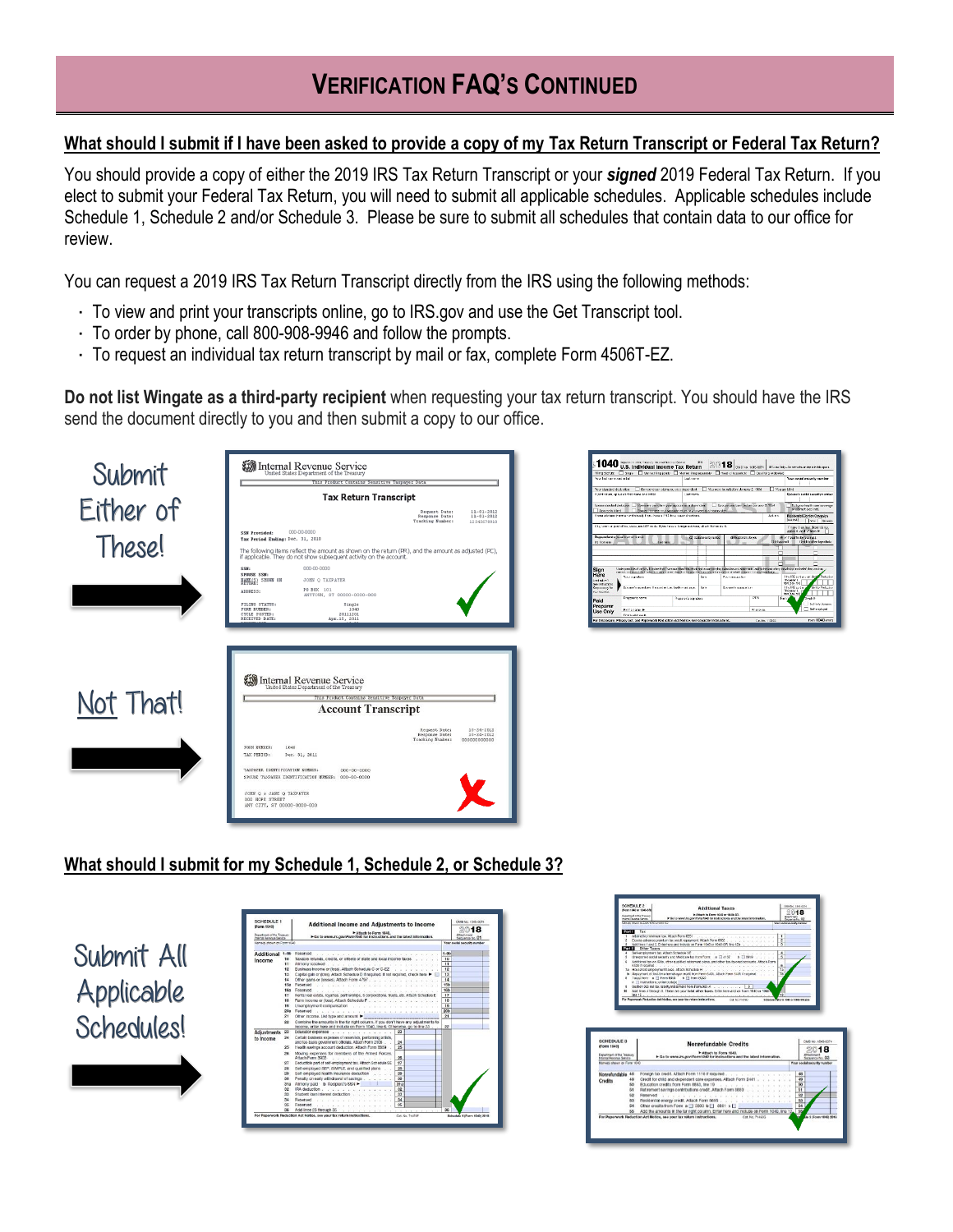# **2021-2022 VERIFICATION WORKSHEET**

Your 2021-2022 Free Application for Federal Student Aid (FAFSA) was selected by the Department of Education for review. This process compares data from your FAFSA with this form and any other requested information for both and

your spouse/parent(s). **We will not be able to finalize your financial aid package until all requested verification documents have been received. Be sure to check your Net Partner account for a list of documents that must be submitted to our office.** 



**P** 

## **A. STUDENT INFORMATION**

Last Name First Name **First Name** Middle Initial **Number** Student ID Number

## **B. FAMILY INFORMATION**

*Please select your status below:*

| <b>Dependent Students (D)</b>                                                                                                                                                                                                                                                                                                                                                                                                                                                                                                                                                                                                          | <b>Independent Students (I)</b>                                                                                                                                                                                                                                                                                                                                                                 |
|----------------------------------------------------------------------------------------------------------------------------------------------------------------------------------------------------------------------------------------------------------------------------------------------------------------------------------------------------------------------------------------------------------------------------------------------------------------------------------------------------------------------------------------------------------------------------------------------------------------------------------------|-------------------------------------------------------------------------------------------------------------------------------------------------------------------------------------------------------------------------------------------------------------------------------------------------------------------------------------------------------------------------------------------------|
| $\Box$ List the people in your parents' household; include:<br>a) yourself and your parent(s) (including stepparent) even if you<br>don't live with your parents<br>b) your parents' other children, even if they don't live with your<br>parent(s), if (1) your parents provide more than half of their<br>support from July 1, 2021 to June 30, 2022, or (2) they would<br>have to provide parental information when applying for aid<br>other people if they now live with your parent(s), if your<br>C)<br>parent(s) provide more than half of their support and will<br>continue to do so from July 1, 2021 through June 30, 2022 | $\Box$ List the people in your household; include:<br>yourself and your spouse<br>a)<br>your children, if you will provide more<br>b)<br>than half of their support from July 1,<br>2021 through June 30, 2022<br>any other people if they now live with<br>C)<br>you, and you provide more than half of<br>their support and will continue to do so<br>from July 1, 2021 through June 30, 2022 |

# **Write the names of all household members, including yourself:**

| <b>Full Name</b> | <b>Date of Birth</b> | Relationship | College/University*<br>(See Details Below) | <b>Enrolled at</b><br>least $\frac{1}{2}$ Time |
|------------------|----------------------|--------------|--------------------------------------------|------------------------------------------------|
|                  |                      | Self         | <b>Wingate University</b>                  | Yes                                            |
|                  |                      |              |                                            |                                                |
|                  |                      |              |                                            |                                                |
|                  |                      |              |                                            |                                                |
|                  |                      |              |                                            |                                                |
|                  |                      |              |                                            |                                                |
|                  |                      |              |                                            |                                                |
|                  |                      |              |                                            |                                                |

**College/University Explained:** Include the name of the college/university for any household member, excluding your parent(s), who will be enrolled at least half time in a degree, diploma, or certificate program at a postsecondary educational institution any time between July 1, 2021, and June 30, 2022.